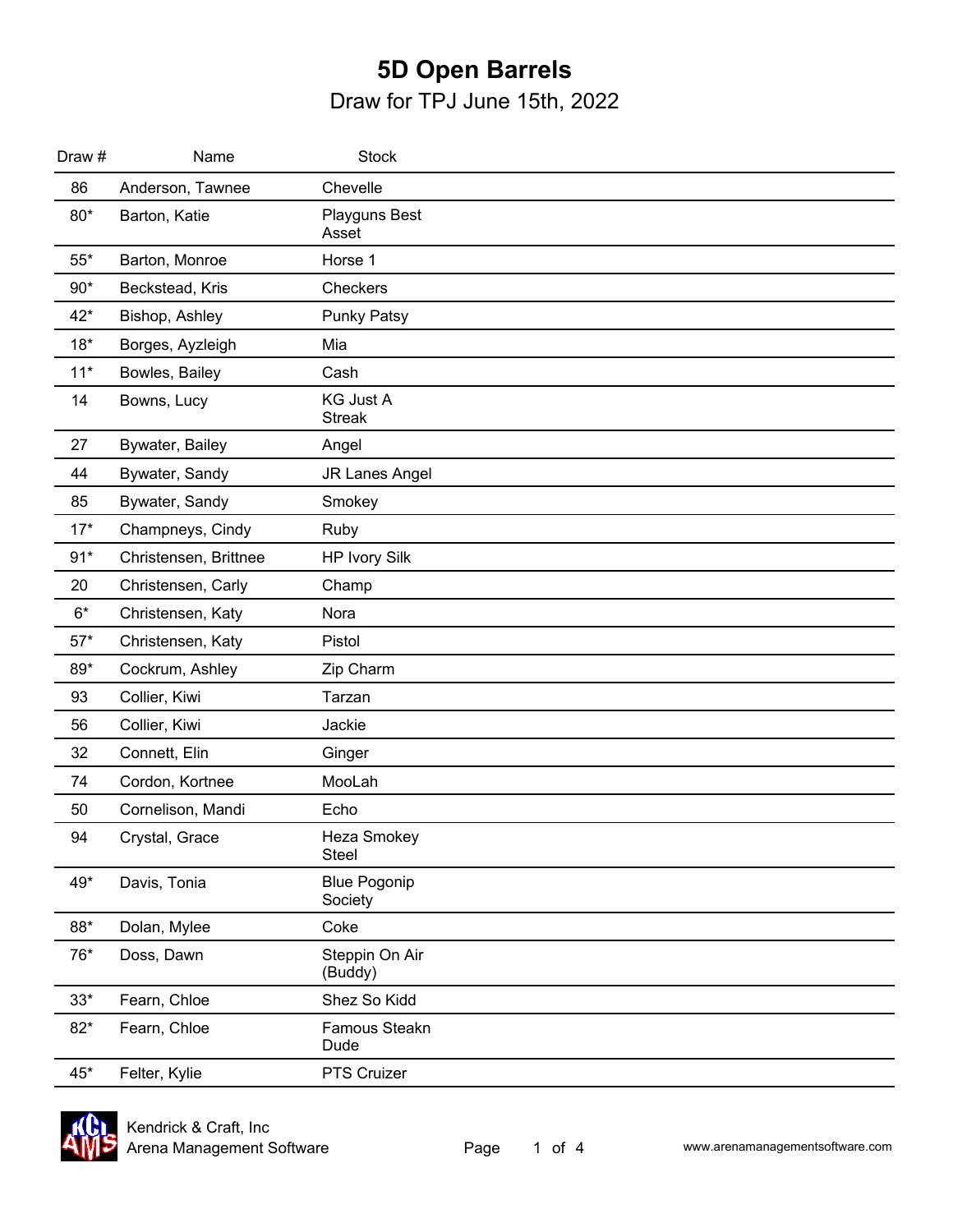| Draw #       | Name                 | <b>Stock</b>                  |  |
|--------------|----------------------|-------------------------------|--|
| $87*$        | Felter, Kylie        | Kys Goodbye<br>Fame           |  |
| 70           | Fowers, Haydyn       | Sadie                         |  |
| 83*          | Fredrickson, Shayane | <b>TM Missfire</b>            |  |
| 81           | Gallegos, Hanna      | Merlow                        |  |
| $12*$        | Gilmore, Brooke      | <b>Barbie</b>                 |  |
| $59*$        | Gilmore, Brooke      | Lottie                        |  |
| $52*$        | Grover, Angie        | Jackpot Leinster              |  |
| $92*$        | Grover, Angie        | <b>BKBluebells</b><br>Millred |  |
| $\mathbf{1}$ | Grover, Angie        | Rooster                       |  |
| $10*$        | Grover, Morgan       | Societys<br>Warrior           |  |
| $61*$        | Grover, Morgan       | Run Little Jack<br>Pot        |  |
| 66*          | Gruber, Candace      | <b>Dollar</b>                 |  |
| $97*$        | Gruber, Candace      | $2 - 4 - 8$                   |  |
| $65*$        | Gruber, Crystal      | Rose                          |  |
| 96*          | Gruber, Crystal      | Lucky                         |  |
| 21           | Hadley, McKale       | <b>Bones</b>                  |  |
| $43*$        | Hall, Sue            | See My Sock<br>(Whiz)         |  |
| $62*$        | Hancock, Kaylee      | Baby                          |  |
| $2^*$        | Hayden, Meghan       | Aspen                         |  |
| $35*$        | Henderson, Wendy     | Hooked on<br>Action (Annie)   |  |
| 84           | Herrera, Camrell     | Lawsons<br>Famous Hero        |  |
| 29           | Hirschi, Jenna       | Charmer                       |  |
| 48           | Hunziker, Lisa       | Lu Lu                         |  |
| $15*$        | Jamison, Brandy      | Duke                          |  |
| 68*          | Jamison, Brandy      | <b>Bliss</b>                  |  |
| $36*$        | Jamison, Michelle    | Harley                        |  |
| $22*$        | Keeler, Shannette    | <b>Bliss</b>                  |  |
| $58*$        | Keeler, Shannette    | Tucker                        |  |
| 79           | Kellett, McKinlee    | Horse 1                       |  |

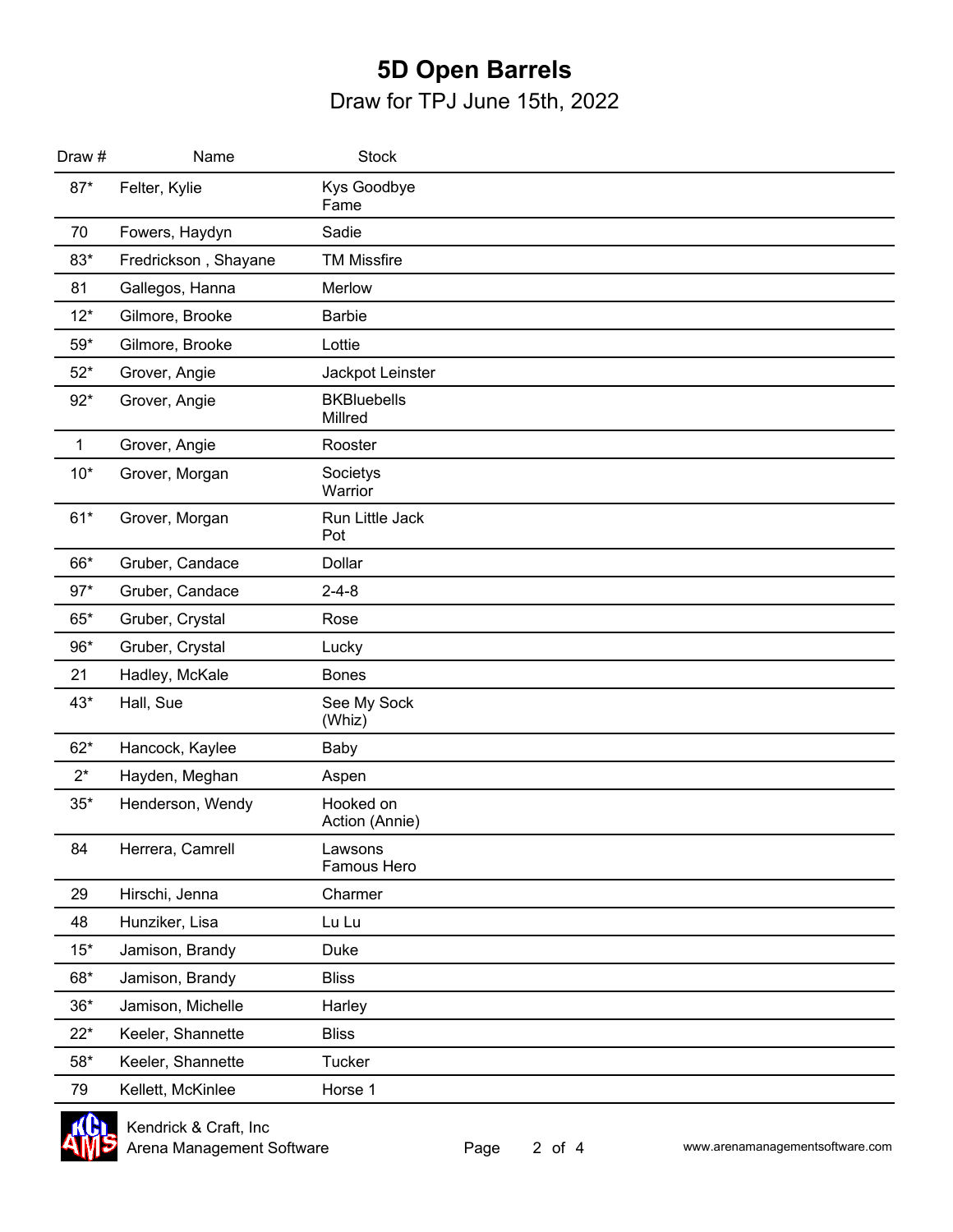| Draw # | Name                | <b>Stock</b>                   |  |
|--------|---------------------|--------------------------------|--|
| 23     | Kellett, McKinlee   | Horse 2                        |  |
| $25*$  | King, Shandee       | <b>SV Cookie</b><br>Dough      |  |
| $72*$  | Kutschkau, Keaton   | Six Easter Lilys               |  |
| $26*$  | Kutschkau, Keaton   | Hancocks Piper                 |  |
| 64*    | Lindsey, Susan      | Streakinnatived<br>ancer       |  |
| $95*$  | Lindsey, Susan      | <b>Bully's Scarlet</b>         |  |
| 78*    | Madsen, Sayge       | Lexi                           |  |
| $3^*$  | McFarland, Kennadie | Micheal                        |  |
| 77     | McGovern, Mistie    | <b>Streakin Miss</b><br>Wonder |  |
| $19*$  | Montoya, Taeler     | Jess Blue Bully                |  |
| $39*$  | Olsen, Jamie        | Champ                          |  |
| 71     | Ormond, Lexi        | Lena                           |  |
| 40     | Ormond, Shauntay    | Callie                         |  |
| $67*$  | Palmer, Brecklynn   | Shorty                         |  |
| 8      | Peterson, Chloe     | Jitterbug                      |  |
| 60     | Peterson, Chloe     | Amos                           |  |
| 34     | Peterson, Emmy      | Cash                           |  |
| $5^*$  | Phillips, Kelsey    | Boo                            |  |
| $37*$  | Phillips, Kelsey    | Easter                         |  |
| 73     | Preece, Linzie      | Homer                          |  |
| $24*$  | Sandberg, Sheryl    | Sassy                          |  |
| $63*$  | Sandberg, Sheryl    | Gene                           |  |
| $47*$  | Sandberg, Taylor    | Luna                           |  |
| 46*    | Sanders, Kelsie     | Redwood<br>Manny Joy           |  |
| $30*$  | Savage, Aden        | Rudy Zan Nic                   |  |
| $38*$  | Schultz, Laney      | Slim                           |  |
| 9      | Snyder, Amberley    | Legacy                         |  |
| 53     | Snyder, Amberley    | Willow                         |  |
| $41*$  | Swan, Jade          | Hadley                         |  |
| $7^*$  | Tams, Kenlie        | Soncho                         |  |